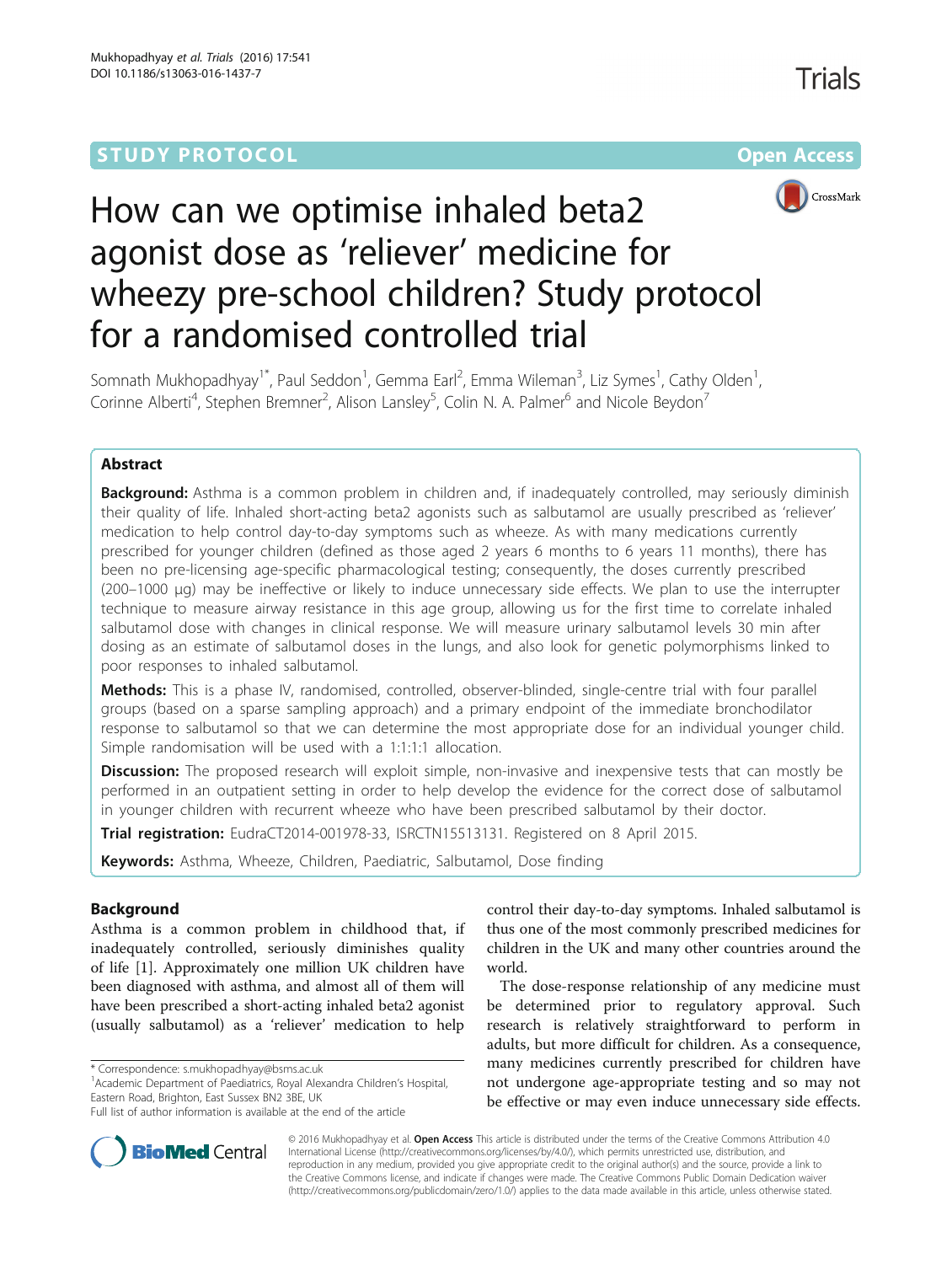EU lawmakers have voted for this to change through an emphasis on such evaluation in children [\[2](#page-8-0)]. The bronchodilator efficacy of inhaled salbutamol in asthma has now been established in both older children and adults [[3\]](#page-8-0), as has the minimum effective dose in these two groups [\[4](#page-8-0)]. However, neither efficacy nor minimum effective dose has been established in younger children (defined as aged between 2 years 6 months and 6 years 11 months), despite inhaled salbutamol frequently being prescribed within this age group.

There are a number of consequences of our lack of knowledge in this area:

- 1. There is much uncertainty about the optimal dose of a beta agonist to use for symptom relief (for example, a variation between individual doses of 2–10 puffs is common practice).
- 2. There is uncertainty about the optimal dose of a beta agonist for measuring bronchodilator response in the diagnosis of asthma.
- 3. There is uncertainty about whether to use a beta agonist or alternatives such as ipratropium bromide or montelukast for symptom relief.

A dose of 2–10 puffs of inhaled salbutamol (approximately 100  $\mu$ g per puff) is currently prescribed in both primary and secondary care as 'reliever' medicine for young children suffering from recurrent wheeze, a common feature of asthma in this younger age range. This dose is almost always administered via a spacer device, as younger children are unable to coordinate their breathing in order to inhale the medication directly from a metered dose inhaler. Following inhalation, the dose of salbutamol biologically available in the airways depends on many factors, such as breathing technique and airway calibre.

The urinary salbutamol level 30 min after the administration of an inhaled dose is a reasonable surrogate measure of the biologically available dose [\[5](#page-8-0)]. However, there are no studies where a specific effort has been made to collect a urine sample from a young child in the same manner.

The biologically available dose of salbutamol in the airway elicits the airway bronchodilator response. It is difficult to monitor side effects in young children, who are often unable to report discomfort such as palpitations or irritability. 'Hyper-activity' is a poorly studied problem that is commonly reported by parents of young children prescribed relatively large doses of salbutamol. In adults and older children, the response of the airway to a inhaled bronchodilator can be measured as changes in airway resistance or expiratory airflow before and after the administration of the bronchodilator. Most measures of airway resistance or airflow require the active co-operation

of the patient, but such co-operation is difficult to achieve in young children. Conventional pulmonary function measurements, such as forced expiratory volume in 1 second or peak expiratory flow rate, either are impractical or are relatively unreliable in younger children. However, a technique relying on the transient interruption of breathing (known as the interrupter technique) has been recently developed as a reliable test of airway resistance (Rint) in this age group. Recent consensus guidelines [\[6\]](#page-8-0) support the use of Rint in this age group for the measurement of airway resistance and for determining response to bronchodilator medication.

Thus there is now the possibility of correlating inhaled salbutamol dose with clinical response (measured as change in Rint) in younger children in the age range 2 years 6 months to 6 years 11 months. It is therefore of importance to document the airway response to increasing doses of inhaled salbutamol in this age group. To do this we need to document airway response against 30-min urinary salbutamol, the best available estimate for the bioavailability of salbutamol in the lungs. With expert children's nurse support, we believe that most young children can be persuaded to pass a sample of urine at about 30 min following inhalation. However, we cannot assume that this will happen in all children and have made this a secondary outcome of the trial.

The proposed work is likely to identify a population of children who do not show a satisfactory response to salbutamol. There is evidence from studies in older children and young adults that one reason for this poor response may be a genetic change in their beta2 receptor (Arg/Gly16) [\[7, 8\]](#page-8-0). The presence of this polymorphism can be identified by DNA analysis on a simple saliva sample, without the need for specialist pulmonary function equipment. As these samples can easily be obtained in primary care, we propose to investigate whether this polymorphism is an effective marker for poor salbutamol efficacy in these younger children.

Overall, the proposed research will exploit simple, non-invasive and inexpensive tests that can mostly be performed in an outpatient setting in order to help develop the evidence for the correct dose of salbutamol in younger children with recurrent wheeze who have been prescribed salbutamol by their doctor. It is possible that a small dose of salbutamol, such as 2 puffs  $(200 \mu g)$ is adequate for most of these children. If this is the case, larger doses, such as 1000 μg, should not be prescribed (as is current practice) as they may induce side effects in these children. Secondly, some younger children who are currently prescribed larger doses of salbutamol may in fact be 'poor responders' or 'non-responders' to salbutamol due to their genetic constitution. Such children may benefit from alternative 'reliever' medicines, such as ipratropium or montelukast.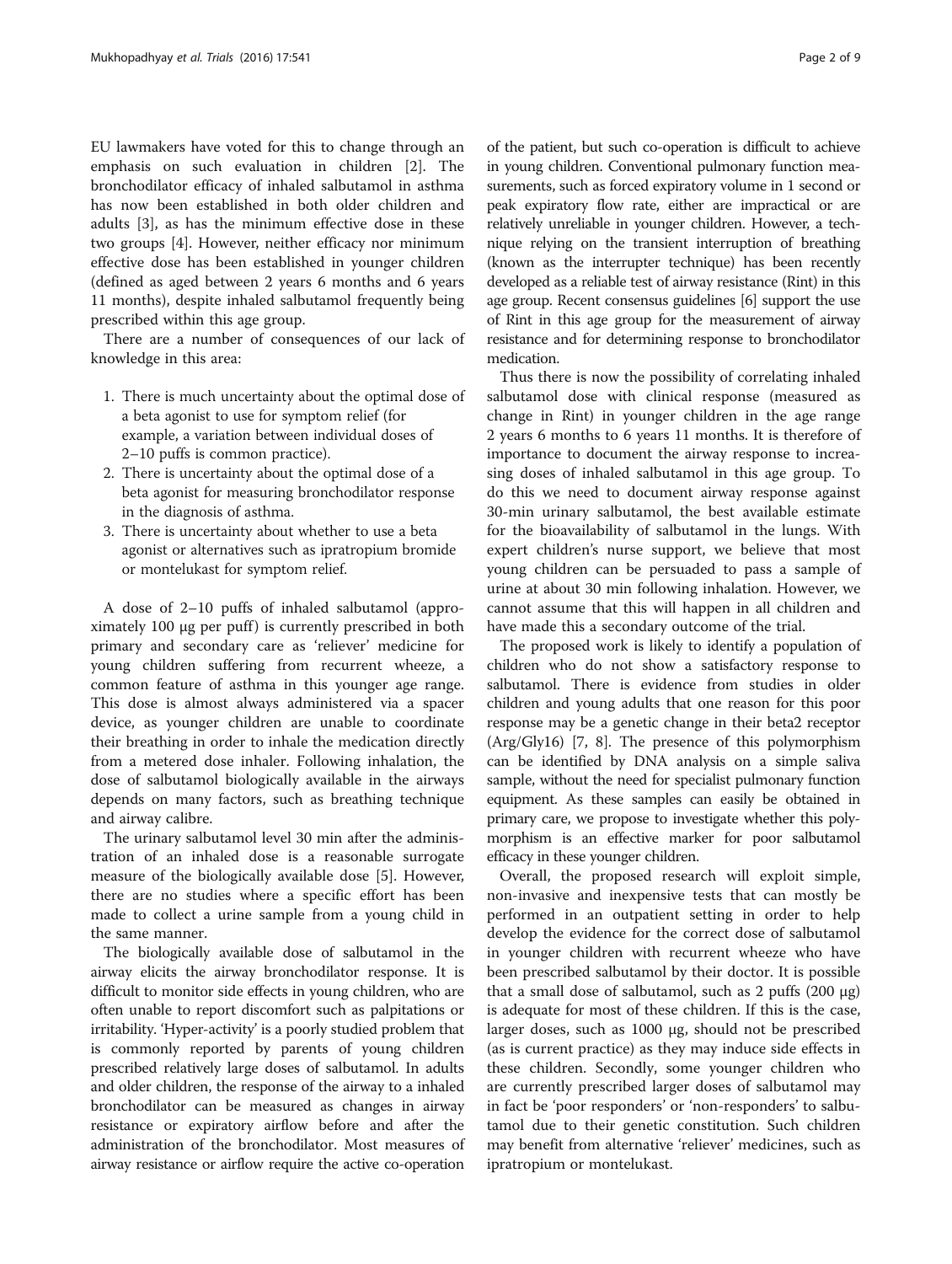#### Trial design

This is a phase IV, randomised, controlled, observerblinded, single-centre trial with four parallel groups and a primary endpoint of the immediate bronchodilator response to salbutamol so that we can determine the most appropriate dose for an individual younger child. Simple randomisation will be used, with a 1:1:1:1 allocation (see the CONSORT flowchart of Fig. 1).

#### Methods

#### Participants, interventions and outcomes

Potential participants will be identified by members of the direct care team at the Royal Alexandra Children's Hospital, Brighton in outpatient or inpatient wards or the children's emergency department. The direct clinical care (doctor or nurse) team will then refer the patient and carer to the research nurse for further discussion regarding the study. If they are interested and are happy to meet the research nurse, this will be arranged. Where appropriate, the patient and carer are provided with a Patient Information Sheet (PIS). In some cases this material will be sent by post. An

appointment is arranged at the hospital, where any further queries are addressed. Eligibility criteria are established by the doctor and consent obtained at this visit. Informed consent, where offered, will be received by the research nurse on the day the child attends the study. The research nurse will have already provided written information on the study to both carers and children so they will have had time to consider the information prior to attending their appointment with the research nurse. The nurse will also show pictures of the Rint and saliva collection equipment and demonstrate the equipment. We will ensure that the child and the carer fully understand the implications of the consent and that they understand that the consent is voluntary and will not affect their treatment rights.

# Inclusion criteria

The inclusion criteria are as follows:

 Children between the ages of 2 years 6 months and 6 years 11 months

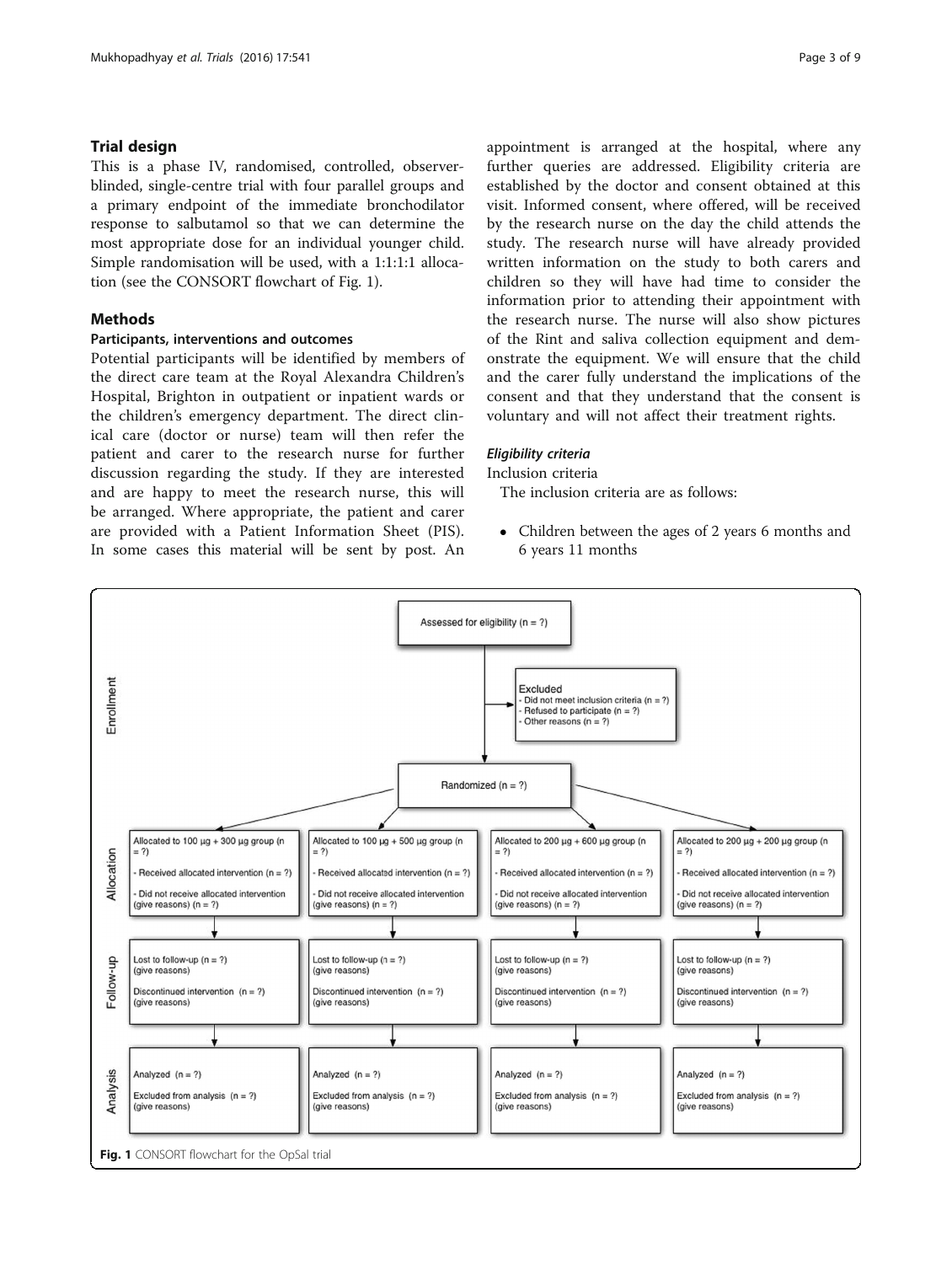History of recurrent wheeze, defined as at least three episodes of wheeze over the previous 12 months

Exclusion criteria

The exclusion criteria are as follows:

- Other major airway or lung disease, e.g. physician-diagnosed chronic lung disease of prematurity, cystic fibrosis or abnormal airway anatomy
- Use of long acting beta2 agonists within 1 week of the study visit
- Treatment with systemic corticosteroids or leukotriene inhibitors within 2 weeks prior to the study visit.
- Involvement in a drug study within the last 30 days

#### Measuring dose response to inhaled salbutamol using Rint

To span the entire plausible dose-response range in each individual child would be unethical, requiring an impractical long protocol and multiple Rint measurements, at an age when cooperation is notoriously difficult to achieve and maintain. We therefore plan to map out the dose-response curve using a sparse-sampling dosage schedule in which each individual child will receive just two successive doses, with Rint measurements at baseline and after the first and second dose. For the doseresponse assessment using Rint, we used the same design as the one created by two of the investigators for a recent study (DORESI study NCT 01470755). There is an assumption that the measurements made after administration of the second dose reflect the sum of the first and second doses, i.e. that the two doses are additive, with no loss of potency for the first dose during the interval between the first and second measurements. The two doses to be administered in each individual child will be randomly determined from the options below and will be concealed from the researchers measuring the response using Rint. Children will be randomised to the four dosage schedules in the ratio 1:1:1:1.

#### Dosage schedules

The dosage schedules are as follows:

- 1. 100 μg salbutamol  $\rightarrow$  +300 μg = 400 μg salbutamol
- 2. 100 μg salbutamol  $\rightarrow$  +500 μg = 600 μg salbutamol
- 3. 200 μg salbutamol → +600 μg = 800 μg salbutamol
- 4. 200 μg salbutamol  $\rightarrow$  +200 μg = 400 μg salbutamol

Thus these four dosage schedules will contribute the following data points to the dose-response curve covering the range 100–800 μg (Table 1).

| <b>Table 1</b> Schedule of dose pairs to be tested |
|----------------------------------------------------|
|----------------------------------------------------|

|              | .           |             |             |             |             |
|--------------|-------------|-------------|-------------|-------------|-------------|
| Dose studied | $100 \mu q$ | $200 \mu q$ | $400 \mu q$ | $600 \mu q$ | $800 \mu g$ |
|              |             |             |             |             |             |
|              |             |             |             |             |             |
|              |             |             |             |             |             |
|              |             |             |             |             |             |

A schedule of assessments is given in Table 2.

Rint measurement will be performed at baseline and 15 min after each of the two doses of salbutamol. The second dose of salbutamol will be given 30 min after the first dose. If the participant needs to take a bronchodilator within 12 h of the study visit, then the research appointment should be rescheduled. Rint measurements will be made as specified in the consensus guidelines [\[6](#page-8-0)]. Briefly, the child will be seated and breathing quietly through the apparatus, via a mouthpiece, with nose occluded by noseclip or fingers and with cheeks supported. If the child is unable to tolerate or use a mouthpiece, a facemask will be used for all three measurements. At each Rint measurement, a minimum of 10 flow interruptions will be carried out, with inspection of mouth pressure transients in real time, in order to achieve a minimum of five technically acceptable interruptions. The Rint measurement will be calculated as the median value of all acceptable interruptions.

| Table 2 Schedule of assessments |
|---------------------------------|
|---------------------------------|

|                                   |   | Schedule items Enrolment Randomisation Baseline Testing: Testing: |   | Dose 1         | Dose 2               |
|-----------------------------------|---|-------------------------------------------------------------------|---|----------------|----------------------|
| Time point                        |   |                                                                   |   | $\mathsf{T}_0$ | $T_{45 \text{ min}}$ |
| Enrolment                         |   |                                                                   |   |                |                      |
| Eligibility<br>screening          | Χ |                                                                   |   |                |                      |
| Informed<br>consent/assent        | Χ |                                                                   |   |                |                      |
| Allocation                        |   | Χ                                                                 |   |                |                      |
| Interventions                     |   |                                                                   |   |                |                      |
| Dose 1                            |   |                                                                   |   | X              |                      |
| Dose 2                            |   |                                                                   |   |                | X                    |
| Assessments                       |   |                                                                   |   |                |                      |
| Clinical history                  | Х |                                                                   |   |                |                      |
| Recent<br>relevant<br>medications | X |                                                                   |   |                |                      |
| Adverse events                    |   |                                                                   |   | X              | X                    |
| Saliva sample<br>(for DNA work)   |   |                                                                   | Χ |                |                      |
| Rint<br>assessment                |   |                                                                   | Χ | X              | X                    |
| Urine sampling                    |   |                                                                   |   | X              | X                    |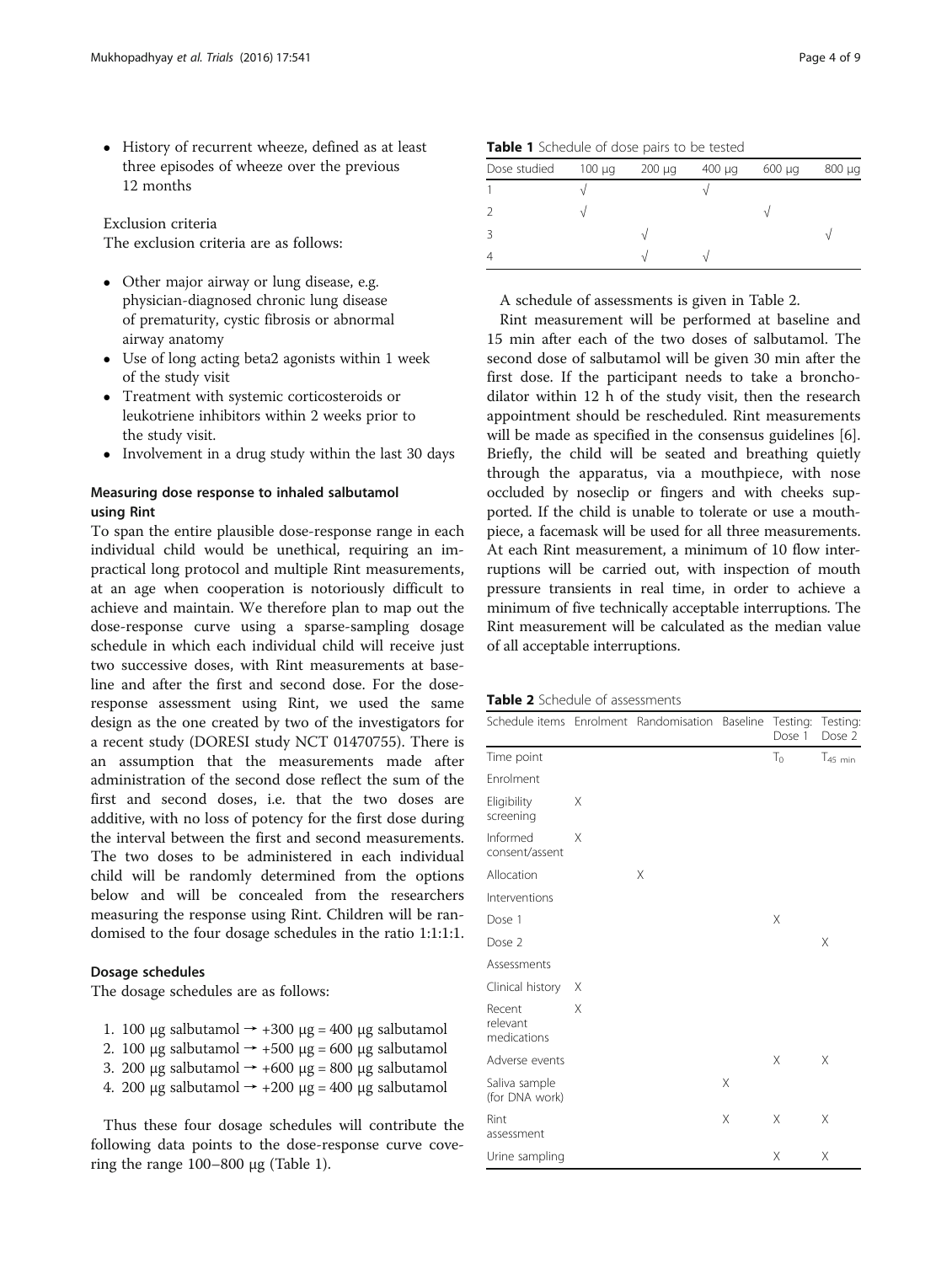All participants will be prescribed a salbutamol inhaler from ring-fenced hospital stock, stored within the research office and dispensed by the research nurse. The inhaler will be labelled according to EU requirements. The salbutamol inhalers will not be temperaturemonitored. An accountability log of the doses given, when and to whom will be kept by the research team. After administration of the protocol-defined dose, the inhaler will be returned to the research nurse, the accountability log updated and the inhaler transferred back to the clinical trial pharmacy for destruction. Salbutamol inhalers are licensed products, and for this trial they are being used in line with established practice, supported by guidelines, and the dosage schedule does not exceed what would be stated in the participant's GP prescription.

#### Collection of saliva for DNA analysis

Saliva samples will be collected in accordance with the instructions provided by the manufacturers of the sampling kits. Trial participants will be asked to spit directly into a container; for children unable or unwilling to spit we will collect saliva samples using swabs.

We will use the non-invasive Oragene® DNA collection kits [\(http://www.dnagenotek.com](http://www.dnagenotek.com/)) for the collection of saliva for DNA extraction. The kit provides a median DNA yield of about 110 μg. The DNA from saliva is stable in this kit for up to five years at room temperature due to proprietary reagents that inactivate bacteria and nucleases in saliva and minimize chemical hydrolysis of DNA. The DNA will be stored in the Clinical Investigation and Research Unit, Brighton and Sussex University Hospitals Trust (BSUHT). It will be shipped as a single batch to the Medical Research Institute, University of Dundee at the end of the study for storage in their DNA bank prior to DNA extraction and Arg/Gly analysis at codon 16 of the beta2 adrenoreceptor gene.

#### Collection of urine 30 min after each dose of inhaled salbutamol

We will endeavour to collect a urine sample from each trial participant 30 min after each dose of inhaled salbutamol, as an additional check on the exact dose delivered to the lungs and therefore absorbed into the circulation. Given the age of these children, it may be necessary to accept some variation in the timing of the sample. The research team includes an experienced paediatric nurse with expertise in gaining cooperation from very young children. The urine samples will be stored frozen at −80 °C in the Clinical Investigation and Research Unit (BSUHT) and at the end of the study shipped as a single batch to the School of Pharmacy and Biomedical Sciences (University of Brighton) for salbutamol analysis using liquid chromatography and mass spectrometry (LC/MS).

#### Sample size

# Justification for research question 1: defining the optimal dose of salbutamol

Can we define the dose of inhaled salbutamol that is appropriate for children aged 2 years 6 months old to 6 years 11 months old with recurrent wheeze?

We plan to compare the difference in change from baseline between different salbutamol doses. From the data by Beydon et al. [[9\]](#page-8-0), we would define the minimum clinically important difference (MCID) for paired  $t$  tests as mean −0.23, standard deviation (SD) 0.19, and set the threshold of significance at 0.01 to account for multiple t tests. In order to detect a worthwhile difference of this size between dosages with 90 % power, a minimum of 24 patients will be needed in each dosage group, giving a sample size of 96 patients.

# Justification for research question 2: Arg versus Gly beta agonist response

Can we predict the salbutamol dose that is appropriate for an individual child using simple, non-invasive and inexpensive tests that can be performed in the outpatient setting?

The hypothesis to be tested is that children with wheeze who are either homozygous or heterozygous for arginine at position 16 of the beta2 receptor (i.e. Arg/ Arg or Arg/Gly status) show a diminished peak response to inhaled salbutamol in comparison to children with wheeze carrying the Gly/Gly status.

The sample size calculations are based on data published by Beydon et al. [[9\]](#page-8-0). Mean baseline Rint in asthmatic children was 0.92, SD 0.22 kPa/L/s; levels dropped to 0.74, SD 0.18 kPa/L/s after bronchodilator administration. In children who did not have asthma, the baseline Rint dropped by a smaller proportion, decreasing 0.10 unit to 0.82 kPa/L/s. All the children in this study will have wheeze. Hence, we feel they will have a higher baseline airway resistance comparable to children with asthma, and higher than controls without asthma, as reported in [[9](#page-8-0)]. However, we estimate that children carrying one or both copies of Arg will show a diminished response that is comparable to that of children who do not have asthma. Thus our sample size calculations are based on the prediction that the peak bronchodilator response in the children who have Arg/Arg or Arg/Gly status will show a mean fall in Rint of 0.10 unit to 0.82 kPa/L/s, whereas the wheezy children who have Gly/Gly status will show a response that is at least as substantial as that observed by Beydon et al. [\[9\]](#page-8-0) in children with asthma (i.e. a mean fall of 0.18 kPa/L/s).

The ratio of children carrying Arg/Arg and Arg/Gly status to those with Gly/Gly is 60 %:40 %. A sample size of 133 (80 Arg and 53 Gly/Gly) would allow us to detect a difference of 0.08 unit between the groups (delta =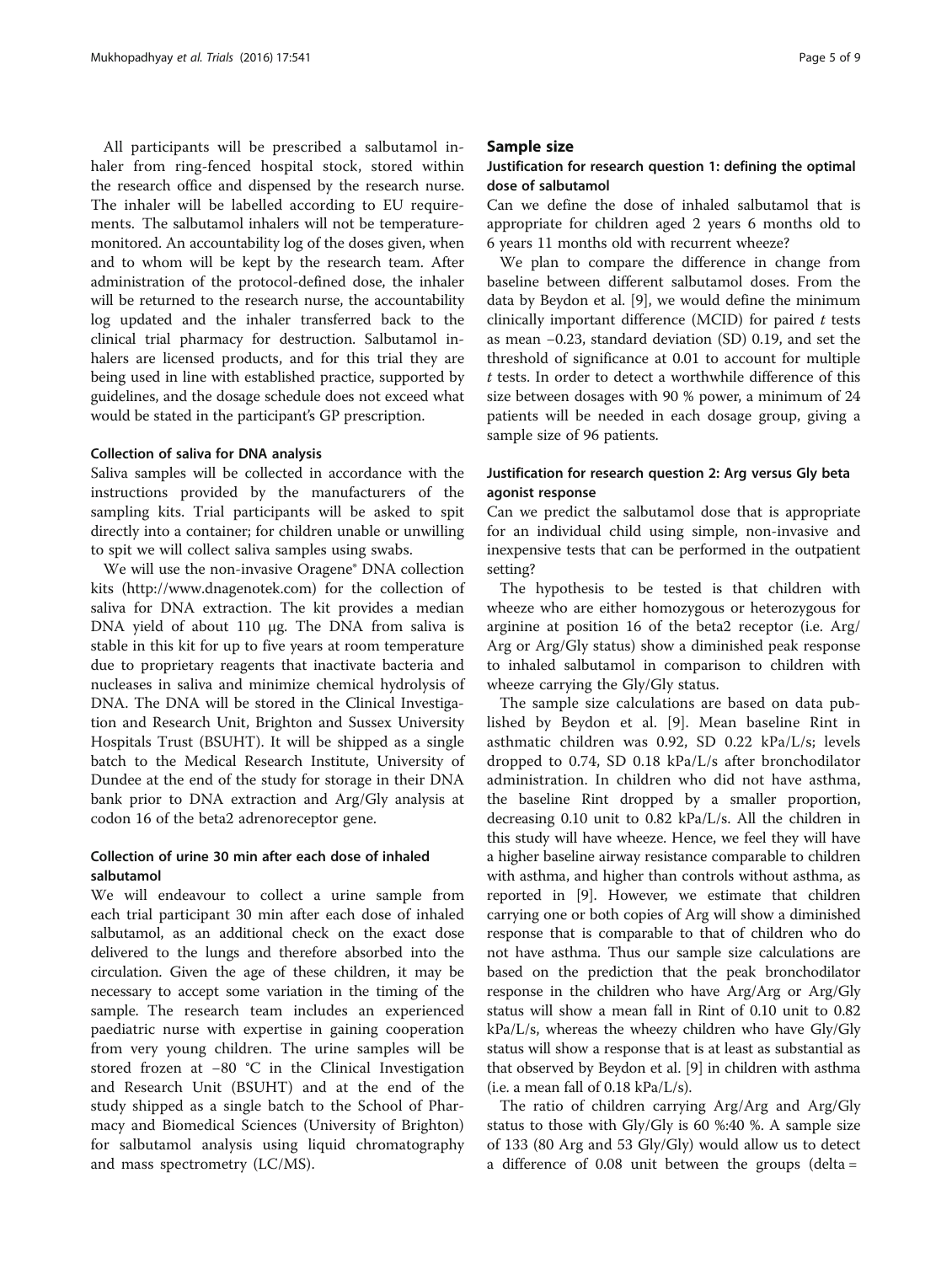0.08,  $SD = 0.20$ ; effect size = 0.4) with 80% power for 5% significance, assuming a correlation between baseline and post-bronchodilator measurements of 0.6. To allow randomisation of equal numbers to the four groups, the sample size should be increased to 136. In order to allow a sample size sufficiently large to answer both research questions, and to allow for up to 12 % of children being unable to perform the measurement (based on experience in our unit in this age range), we will recruit a sample size of 156 children. We intend to recruit these children over 36 months.

#### Study of the relationship between urinary salbutamol levels and Rint measurements

The concentration of salbutamol in the urine at 30 min following a dose of salbutamol represents the gold standard of lung bioavailability. This has been established in adults. We will try to collect as many urine samples as possible, and we will aim to study the dose that is available to the lungs, measured as the 30 min urine salbutamol, against bronchodilator response. Data analysis will be performed as discussed above for inhaled lung dose versus bronchodilator response. As the production of urine on request is rather uncertain in children of this age, this is intended as a distinct secondary analysis. The main project, including the principal outcomes, will not be affected in any manner if the collection of these samples is incomplete.

#### Assignment of interventions

Participants will be randomised to the various pairs of salbutamol doses by a member of the research team using a web-based system [\(http://www.sealeden](http://www.sealedenvelope.com/) [velope.com/](http://www.sealedenvelope.com/)). Those delegated the role of randomising participants will be assigned a sealed.envelope.com randomisation user name and password by the trial manager. To randomise a participant, the randomiser will follow the OpSal Randomisation Guide. The randomisation system will be accessed at the following website: [https://www.sea](https://www.sealedenvelope.com/bsuh/users) [ledenvelope.com/bsuh/users](https://www.sealedenvelope.com/bsuh/users).

At the point of consent, a participant identifier will be assigned to the patient using the Participant Number Assignment Log. To randomise a participant, the participant identifier and date of birth must be entered, and then the inclusion and exclusion criteria must be confirmed. The participant is then randomised to a dosage schedule. An email notification is then sent to the randomiser and the coordinating centre.

An allocation sequence has been generated with four possible dosage schedules on a 1:1:1:1 basis. There is no stratification. The randomisation code list was generated by the trial statistician, and it was uploaded onto the webbased system by the trial manager. The direct research team members do not have access to the randomisation code list; therefore, concealment of allocation sequence is maintained until the moment of assignment.

The researcher performing the Rint measurement on the participant will be blinded to the dosing schedule until after the assessment has been performed. Two members of the research team will be required for the study visit. Researcher 1 will perform the Rint measurements and will be blinded to the dosage schedule. This researcher must leave the room whilst the salbutamol is being administered to the participant and any associated paper work must be concealed from this researcher until the study assessments have been performed. Researcher 2 will be unblinded to the dosage schedule. Researcher 2 will randomise the participant using the web-based randomisation service (sealedenvelope.com) on the day of the visit and will then administer the salbutamol. Once the final Rint measurement has been performed, the dosage schedule can be revealed to members of the research team if necessary.

In the unlikely event that the blinded researcher needs to know the dosage schedule given to the participant and unblinded members of the research team are not available to disclose it, the dosage schedule for each participant will be documented in the Case Report Form (CRF) and filed in the site file. The sponsor will also retain a copy of the randomisation list and will be notified of the dosage schedule at the point of randomisation via sealed.envelope.com.

#### Data collection, management and analysis Data collection methods

The majority of data collected for the study will be recorded directly into the paper CRF. Source data entered directly into the CRF will include:

- (a)Clinical history with a focus on wheeze and related atopic diseases
- (b)Recent medication in relation to wheeze
- (c) Study procedures: salbutamol dosing schedule, Rint measurements, saliva and urine sampling

The following information must be recorded in the participant's health records in addition to the CRF:

- (a)Eligibility
- (b)Informed consent
- (c)Trial number
- (d)Adverse events and any other clinically significant information
- (e)Withdrawal from the trial where appropriate

A copy of the original CRF should be kept in the participant's health records. The CRF will be faxed or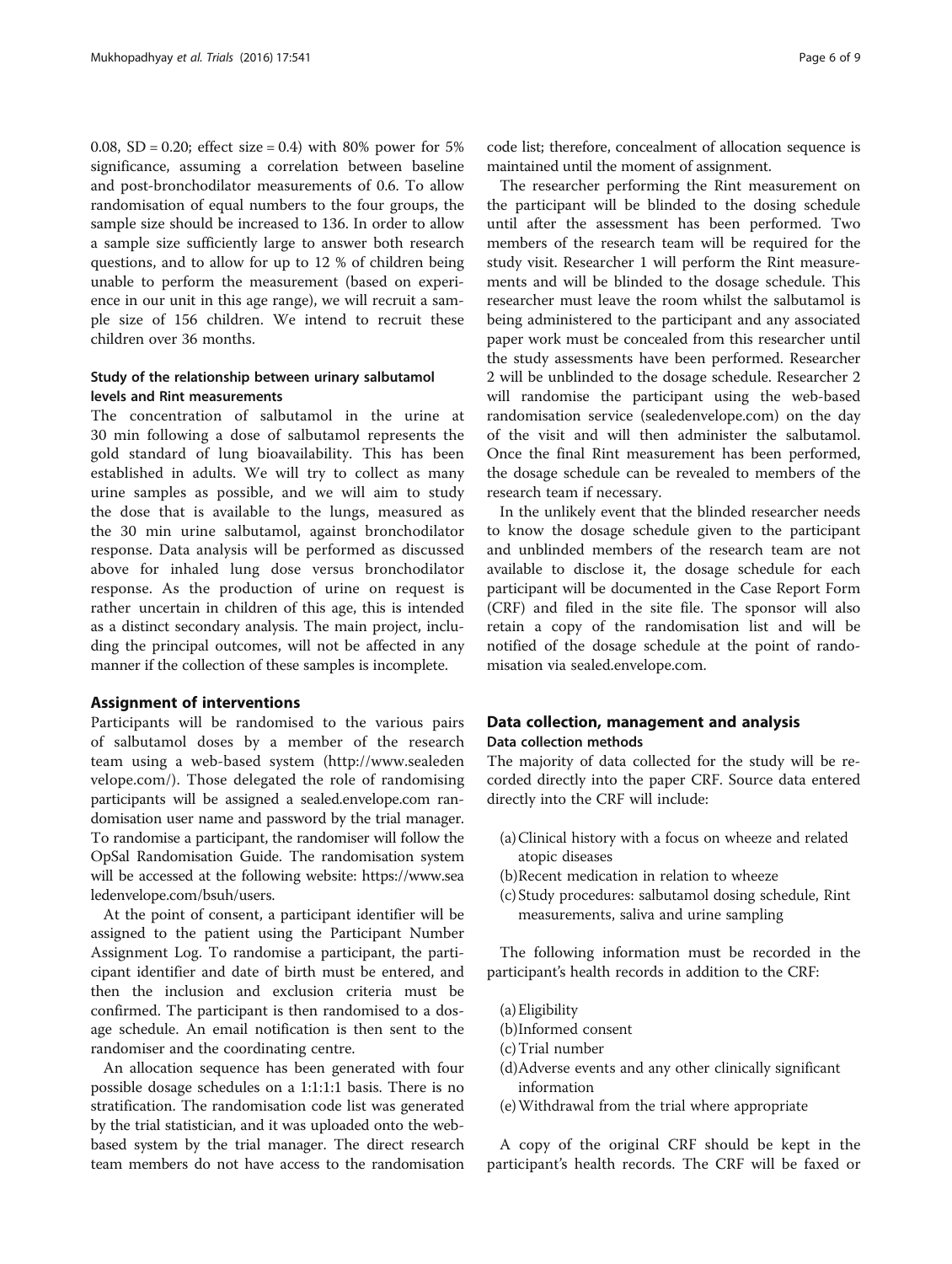emailed to the Brighton and Sussex Clinical Trials Unit, Brighton, as per the study-specific CRF completion guidelines held in the site file. The original CRF will be stored in the site file.

Blank and completed copies of the paper CRF will be stored securely in the site file. Any deviations from the protocol will be noted on the CRF and documented in the Protocol Deviation Log stored in the site file.

The information collected during the study, including the genetic information, will be stored on a database. The information will be used solely for the purpose of research into childhood diseases related to inflammation. This may include sharing anonymised data from the study with researchers in France and Italy. Explicit consent from the parent will be obtained for this.

#### Safety reporting (ICH Guideline E2A 1994)

An adverse event (AE) is defined as any unfavourable and unintended sign, symptom or disease temporally associated with the use of an investigational medicinal product or other protocol mandated intervention.

An adverse reaction (AR) is any untoward and unintended response to an investigational medicinal product related to any dose administered. All AEs judged by either the reporting investigator or the sponsor as having reasonable causal relationship to a medicinal product qualify as adverse reactions. The expression 'reasonable causal relationship' means to convey in general that there is evidence or argument to suggest a causal relationship (possible, probable or definite).

A serious adverse event (SAE) is any AE regardless of causality that:

- Results in death (during treatment with, and for 30 days after stopping, study drug).
- Is life-threatening, meaning that the patient was at immediate risk of death from the reaction as it occurred; i.e. it does not include a reaction which hypothetically might have caused death had it occurred in a more severe form.
- Requires hospitalisation or prolongs existing hospitalisation. Admissions and/or surgical operations scheduled to occur during the study period but planned prior to study entry or elective operations are not considered AEs if the illness or disease existed before the patient was enrolled in the trial, provided that it did not deteriorate in an unexpected manner during the trial (e.g. surgery performed earlier than planned).
- Results in persistent or significant disability or incapacity.
- Is a congenital anomaly/birth defect.
- Requires medical intervention to prevent permanent damage, or another medically important event,

defined as an event that may not result in death, be life-threatening or require hospitalisation but may be considered an SAE when, based upon appropriate medical judgment, it may jeopardize the patient or subject and may require medical or surgical intervention to prevent one of the outcomes listed in the definitions for SAEs.

A serious adverse reaction (SAR) is defined as an SAE that has a definite, probable or possible causal relationship to the study drug (salbutamol). An adverse reaction is 'unexpected' if its nature and severity are not consistent with the information about the medicinal product set out in the Summary of Product Characteristics (SmPC). A suspected unexpected serious adverse reaction (SUSAR) is a drug-related SAR that has not previously been reported as a drug-related SAR (i.e. is not listed in the SmPC). Table [3](#page-7-0) is taken from the salbutamol SmPC and lists the adverse events expected when taking salbutamol. This table should be referred to when determining the expectedness of an event. Frequencies are defined as: very common ( $\geq$ 1/10), common ( $\geq$ 1/100 and  $\langle 1/10 \rangle$ , uncommon ( $\geq 1/1000$  and  $\langle 1/100 \rangle$ , rare ( $\geq 1/10,000$ ) and  $\langle 1/1000 \rangle$ , very rare  $(\langle 1/10,000 \rangle)$  and not known (cannot be estimated from available data).

All AEs will be documented in the hospital notes. ARs will be recorded in the hospital notes and in the CRF which will be filed in the participant's hospital records. SAEs and SARs will be recorded in the hospital notes and the CRF and will be reported to the sponsor in an expedited fashion as per the relevant sponsor Standard Operating Procedure (SOP) for Safety Reporting. Whether expected or not, Table [4](#page-7-0) illustrates how the events should be reported during the study. For each event the investigator or other medically qualified doctor on the delegation log will make a documented assessment of causality, seriousness and expectedness. If the research team becomes aware of any SARs once participation has stopped, these will be reported to the sponsor in an expedited fashion as per the relevant sponsor SOP for Safety Reporting.

### Monitoring

#### Data monitoring

A formal data monitoring committee will not be convened for this research study. There will be quarterly reviews of any adverse reactions and serious adverse events/reactions reported and appropriate action taken.

#### Monitoring

The monitoring plan for the study will document the intensity of monitoring required.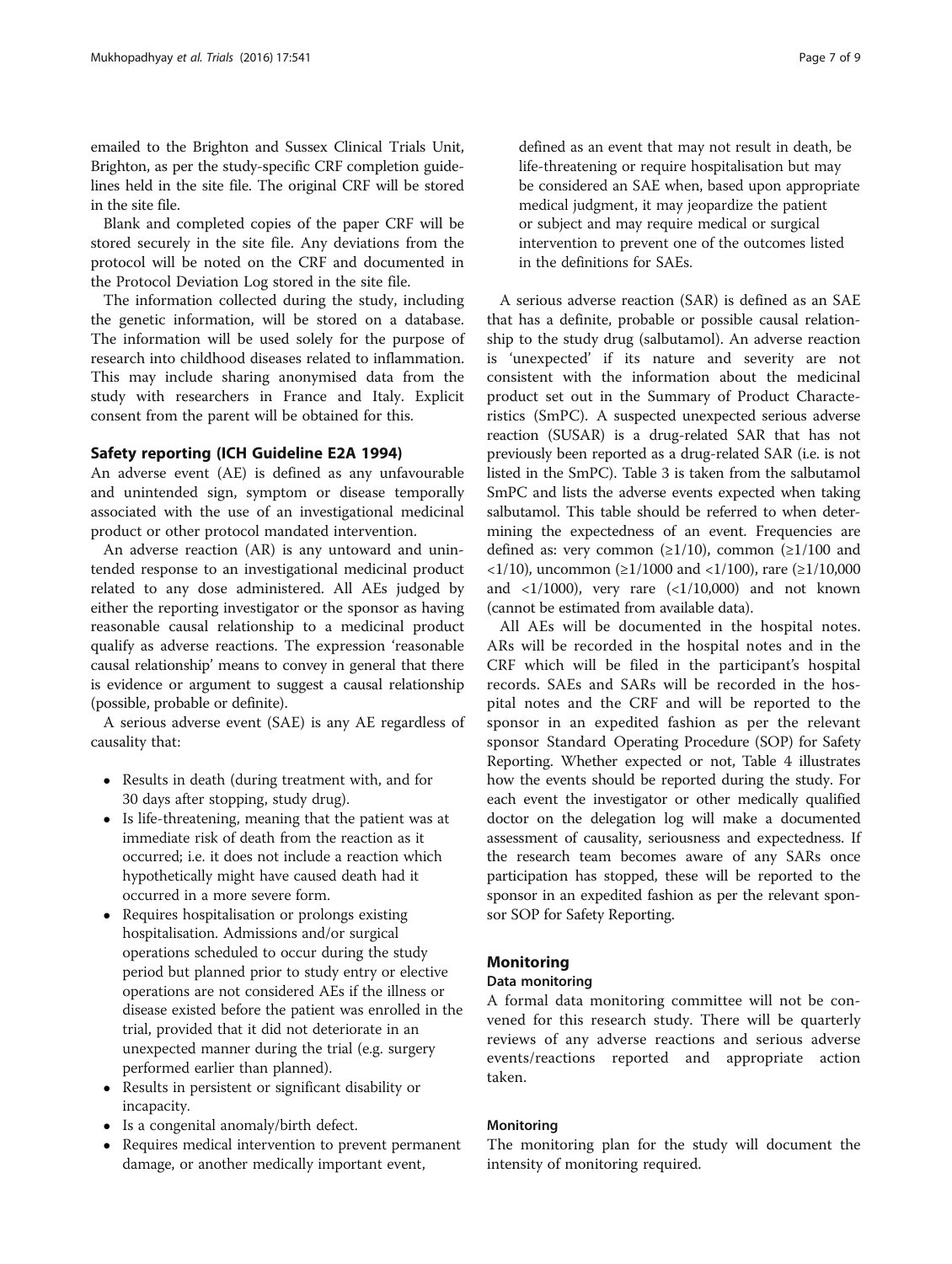| Adverse event                                      | Common                                                                        | Uncommon                                                                             | Rare                                                                                                                      | Very rare                                                                                                                       |
|----------------------------------------------------|-------------------------------------------------------------------------------|--------------------------------------------------------------------------------------|---------------------------------------------------------------------------------------------------------------------------|---------------------------------------------------------------------------------------------------------------------------------|
| Immune system disorders                            |                                                                               | Hypersensitivity reactions<br>(angio-oedema, urticaria,<br>hypotension and collapse) |                                                                                                                           |                                                                                                                                 |
| Metabolism and nutrition<br>disorders              |                                                                               |                                                                                      | Hypokalaemia                                                                                                              |                                                                                                                                 |
| Nervous system disorders                           |                                                                               | Headache                                                                             | Hyperactivity, restlessness,<br>dizziness                                                                                 |                                                                                                                                 |
| Cardiac disorders                                  | Palpitations                                                                  |                                                                                      |                                                                                                                           | Myocardial ischaemia, cardiac<br>arrhythmias including atrial<br>fibrilation, supraventricular<br>tachycardia and extrasystoles |
| Vascular disorders                                 | Peripheral vasodilatation,<br>and as a result small<br>increase in heart rate |                                                                                      |                                                                                                                           |                                                                                                                                 |
| Respiratory, thoracic and<br>mediastinal disorders |                                                                               |                                                                                      | Bronchospasm, cough, irritation<br>of mouth and throat which may<br>be prevented by rinsing the mouth<br>after inhalation |                                                                                                                                 |
| Musculoskeletal and<br>connective tissue and       | Tremor                                                                        |                                                                                      | Muscle cramps                                                                                                             |                                                                                                                                 |

<span id="page-7-0"></span>Table 3 Adverse events expected when taking salbutamol, taken from the SmPC

#### Auditing

bone disorders

The trial may be audited by the sponsor (BSUHT) in accordance with their annual audit plan.

#### Statistical analysis plan

Rint measurements will be summarised, by dosage arm and by polymorphism, using means, standard deviations, medians and interquartile ranges. To answer research question 1, post-bronchodilator Rint will be regressed on baseline Rint to increase the precision of the treatment effect estimate, and dosage regimens with 100 + 300 mg of salbutamol taken as the reference group. Adjusted differences in mean Rint will be reported together with 99 % confidence intervals and  $p$  values, with  $p < 0.01$  chosen to be significant in light of the multiple testing. To answer research question 2, extending the above model, a binary variable indicating homozygosity or heterozygosity for arginine and the interaction

Table 4 Procedure for reporting adverse events during the trial

|                             |     |         | Type of event <sup>a</sup> Hospital notes CRF Expedited reporting<br>(immediately and within 24 h) |
|-----------------------------|-----|---------|----------------------------------------------------------------------------------------------------|
| Adverse event Yes           |     | No.     | - No                                                                                               |
| Adverse reaction Yes        |     | Yes     | – No                                                                                               |
| Serious adverse<br>event    | Yes | Yes Yes |                                                                                                    |
| Serious adverse<br>reaction | Yes | Yes Yes |                                                                                                    |

<sup>a</sup>For definitions see section on Safety reporting (ICH Guideline E2A 1994) in main text

terms between this variable and the dosage regimen indicator variables will be included in the model.

#### Ethics and dissemination

#### Research ethics favourable opinion

A favourable opinion from a national research ethics committee (REC) has been received from the East of Scotland Research Ethics Service REC 2 (reference 14/ ES/0072) prior to obtaining NHS permissions and commencing the study.

#### Protocol amendments

Any proposed amendments to the research study will be discussed with the sponsor. The sponsor will determine whether the amendment is substantial or not. If the amendment is deemed substantial, the sponsor will determine whether the amendment needs review by the REC, the Medicines for Healthcare Regulatory Agency (MHRA) or both. The Principal Investigator is responsible for ensuring that the amendments are implemented and important modifications are communicated to relevant parties when applicable.

#### Confidentiality

Each participant will be allocated a participant identifier number at the time of consent. Thereafter, this unique identifier will be used to identify the participant. The code list that details which participant identifier number links with which participant will be kept in a secure, swipe-access-only area in a locked room.